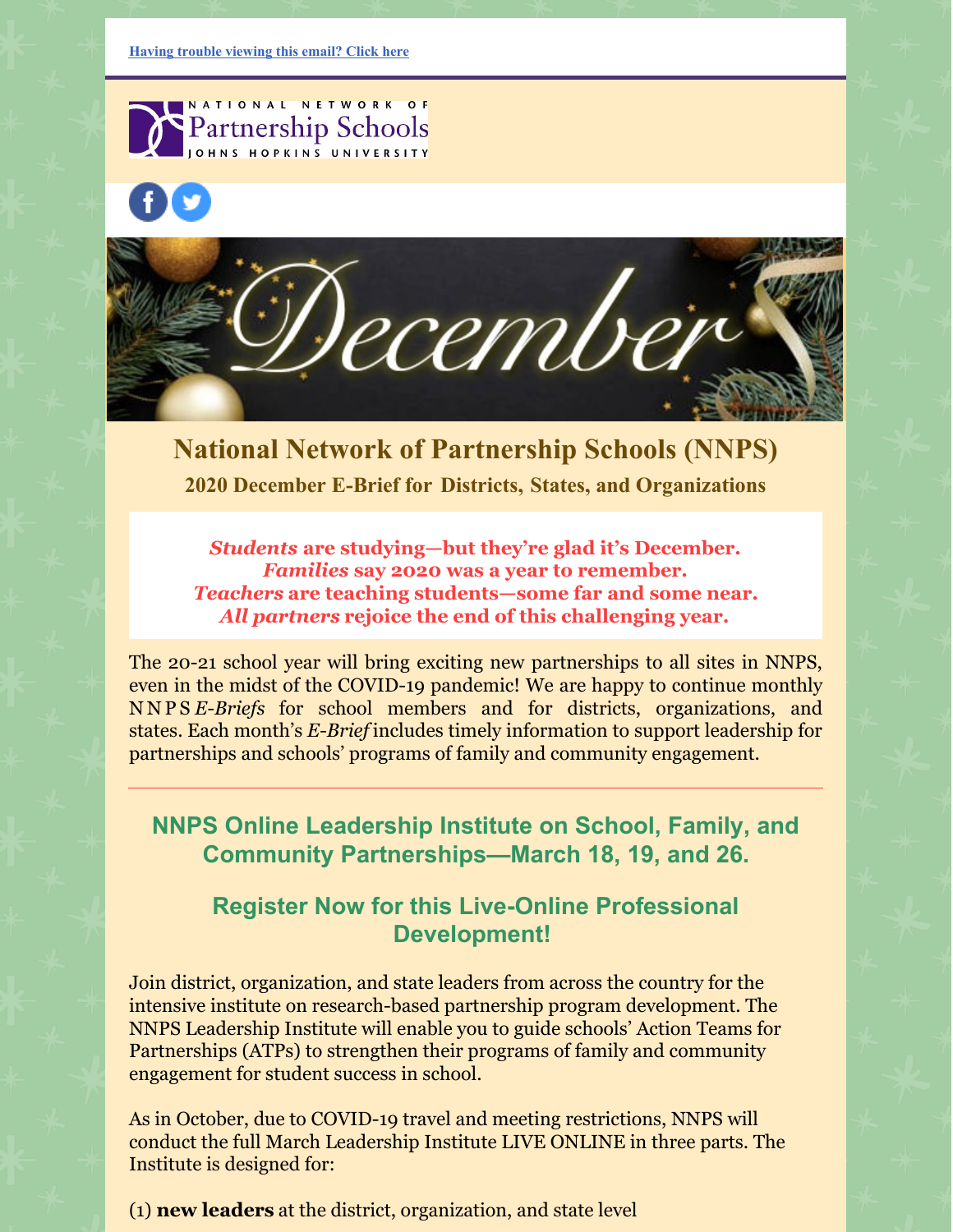(2) **all leaders who are ready to start to work with school ATPs**, and (3) **new staff** working with ATPs.

Don't miss your opportunity to participate in this important professional development from NNPS. **Plan to attend: March 18, 19, and 26, 2021. Receive NNPS Certificate and letter certifying 16 hours of professional development on school, family, and community partnerships.**

Follow the links from **[www.partnershipschools.org](https://nam02.safelinks.protection.outlook.com/?url=http%3A%2F%2Fr20.rs6.net%2Ftn.jsp%3Ff%3D001jmM6F5f21MKX6yrjbk-CO594ZBlFLaQ_oq2dtZ6gmMQnLJm1mm6iNrFCmR7ktPyw0tS1YHKuDGvxVWDn_yTjZPUFVeVvTFMZO1QqeIdiODvM_tO0yD2rQk8-W15LtcwglfxeFOydn_nHBGgGrjAPVFXVH7YLpQ5L%26c%3D8D3tTFiNOaRgk3T0YanRHIZhUWgtUNnGmnaGJYn75-HIkMkTX6AR9w%3D%3D%26ch%3D7A5vguxgjEL7ydZ58T_HIFvr8t_jxgEtQkcF4Qw2hSKtqubl_JeC4Q%3D%3D&data=02%7C01%7Cjepstein%40jhu.edu%7C0c0a108576a741c187a108d85a6a8b4b%7C9fa4f438b1e6473b803f86f8aedf0dec%7C0%7C0%7C637358760934365016&sdata=yo4kvI5gWNjSUpHpxQ4yIHdmrbSxHUenqaZcXjekLbU%3D&reserved=0)** for the brochure, agenda, and registration materials for the fall NNPS Leadership Institute. Or click here: **NNPS Online Leadership [Institute-March](http://nnps.jhucsos.com/wp-content/uploads/2020/11/March-BROCHURE-for-website-Nov-9.pdf) 2021**

## **Save the Dates!**

## **Free NNPS Webinar for District, Organization, and State Leaders for Partnerships**

NNPS will conduct its annual **Free Webinar** for District Leaders on **Thursday, January 21, 2021 from 2:00-3:30 EST.** This session is designed for new district or organization leaders in NNPS or anyone who wants a quick "refresher" on the roles and responsibilities of leaders for partnerships. The webinar will discuss leaders' responsibilities to guide and facilitate school-based Action Teams for Partnerships, best practices, and solutions to common challenges.

To register, contact Rachel Chappell at **[nnps@jhu.edu](mailto:nnps@jhu.edu)**. Give your name, affiliation, e-mail address, and the words *Register for Free NNPS Leadership Webinar*. The webinar is a benefit of membership.

## **Free Webinar for Schools' Action Teams for Partnerships**

NNPS will conduct its annual **Free Webinar** for schools' Action Teams for Partnerships (ATPs) on **Thursday, February 18, 2021 from 2:00-3:30 EST**. This webinar will address NNPS Basics for ATPs. Topics include ten steps to partnership success, strengthening the Action Team for Partnerships (ATP), and how to write a goal-linked action plan for the 21-22 school year. We encourage as many members of your ATP to participate together in this webinar.

To register, contact Rachel Chappell at **[nnps@jhu.edu](mailto:nnps@jhu.edu)**. Give your name, affiliation, e-mail address, and the words *Register for Free NNPS School ATP Webinar*. The webinar is a benefit of membership.



This year, this section of E-Brief invites members of NNPS to share how school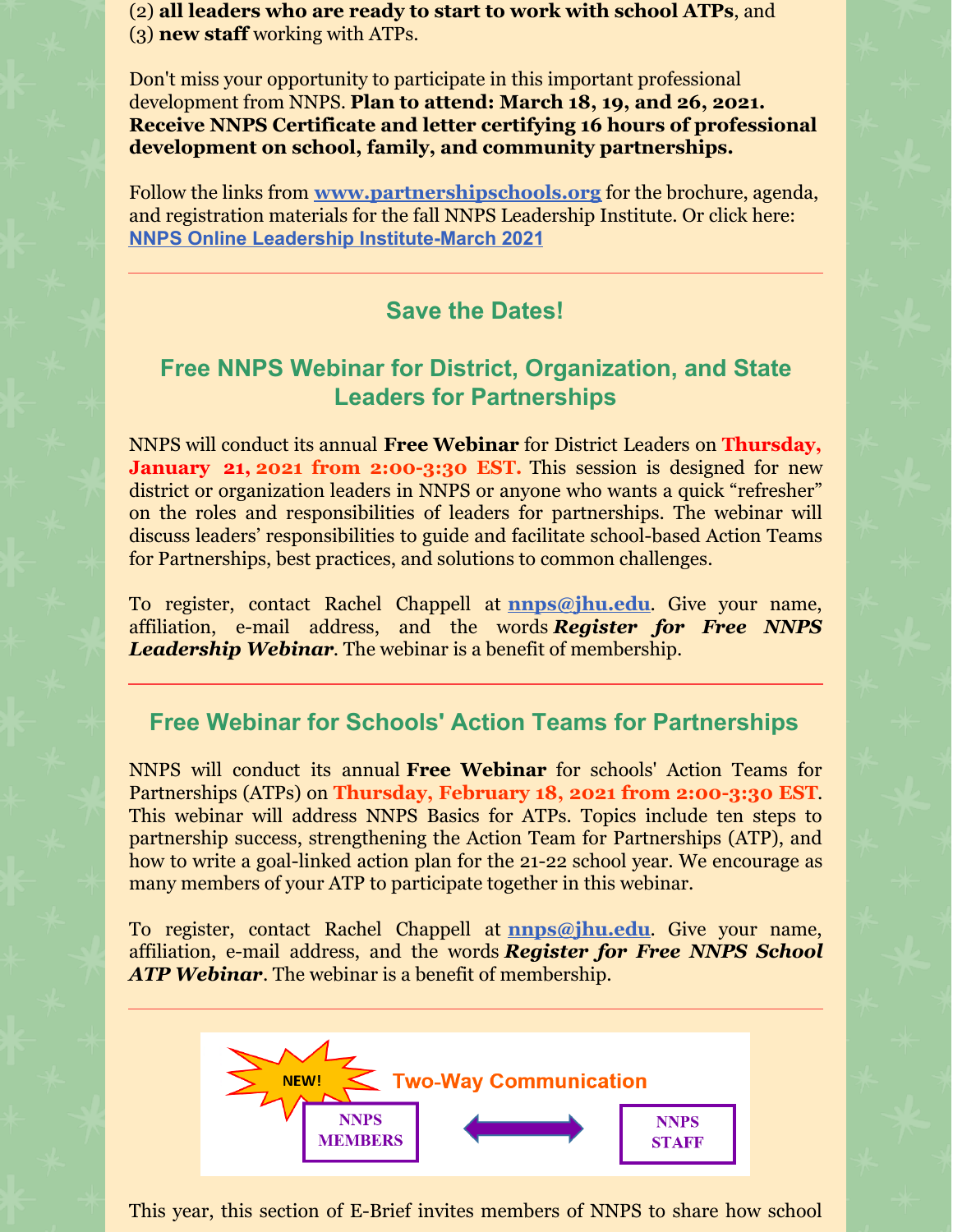Action Teams for Partnerships (ATPs), co-chairs of ATPs, or district or organization leaders are continuing to implement plans for family and community engagement activities during COVID-19. Your schools may be open for face-toface classes, remote learning, and/or on a hybrid schedule. Send your good ideas and we will share them in E-Brief!

This month, we heard from **Mimi Badura** and **Ellen Larson,** consultants and NNPS Key Contacts and **Dr. Michael Roe**, Director, at the Riverside County Office of Education (RCOE) in California. The RCOE consultants met with district leaders for partnerships in the Perris Union High School District (PUHSD) to discuss programs of family and community engagement and to identify the state's Local Control and Accountability Plan (LCAP) Priorities for districts and school goals for the 2020-21 school year. Due to COVID-19 closures, all schools are supporting students via distance learning.

RCOE provided workshops for the district leaders and school ATPs on key topics, including writing goal-linked One-Year Action Plans for Partnerships; LCAP priorities; and support from RCOE. PUHSD district leaders guided their high school ATPs to create clear informational videos for parents and students on school and district resources to help families and students succeed with distance learning.

Schools conducted online needs assessment surveys to learn what families wanted in their school's video on remote learning. Student ATP members took leadership for creating tutorials for their peers on helpful learning platforms. Parent ATP members applied their talents in video production and marketing. The district created web-based connections for distance learning resources at each school site: **Distance Learning [Resources](https://sites.google.com/puhsd.org/distancelearning/home?authuser=0).**

RCOE created google folders for all schools with NNPS templates for their One Year Action Plans for Partnerships and other guidelines for creating their videos and tutorials on virtual learning. At the end of the school year, district leaders will conduct a virtual recognition program to celebrate school ATPs for achieving these milestones. RCOE also will guide the district and schools to join NNPS for on-going benefits and contacts with other high schools working on partnerships.

This month, we also heard from **Eleanor Coner**, NNPS Key Contact with Connect, an organization in Edinburgh, Scotland, that serves parents and schools with good information on children's schools, and parents' roles in schooling. Scotland's schools have been addressing COVID-19 challenges, just as in the U. S. and other countries. For example, school exams in 2021 were cancelled to be fair to students who struggled with remote learning.

Some good news emerged in Scotland's schools:

- Many parent leadership groups have found creative ways to reach out to all parents with online events, including a drive-in music night and group Christmas carol singing.
- Connect has an active Facebook Group where parents are sharing their ideas and concerns.
- Connect conducted a third survey of parents for additional information on challenges and successes during COVID-19 closures and remote learning. See the results of their surveys at **[Survey](https://connect.scot/news/connects-parentcarer-back-school-survey-report-out-now) Report**. Also, see page 52 in *Promising Partnership Practices 2020* to learn more about Connect's first survey of parents and other useful links.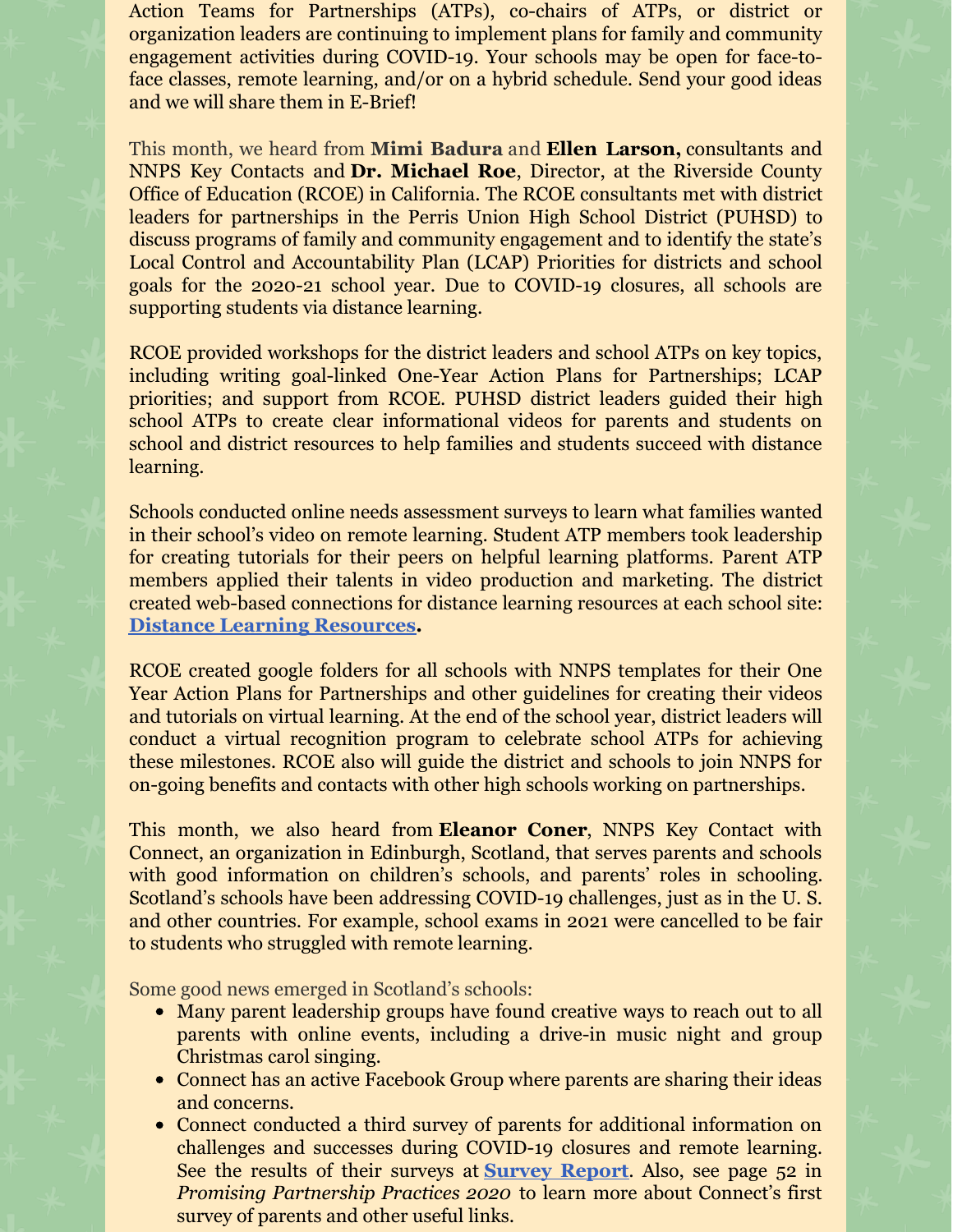**Dariane LyJoi Mull, NNPS Key Contact at Pinnacle View Middle School in Little Rock, Arkansas** had a great idea, and asked **District Leader for Partnership, Kaye Rainey**, for her suggestions for implementation during COVID-19 requirements for remote learning.

The ATP plans an activity to help parents and students understand and master steps toward academic success and regular daily school attendance. The middle school aims to provide feasible strategies for parents to motivate their children's learning and completion of schoolwork during the pandemic. Recognizing that schools across the country have the same challenges, Ms. Mull and Ms. Rainey discussed the following information and suggestions for starters.

- Survey parents online to learn what their needs are.
- Conduct a short (15-30 minutes) weekly Zoom "Fireside Chat" for parents and students with the Principal to discuss successes, questions, and concerns.
- Conduct periodic one-on-one Teacher-Student-Parent Zoom sessions to check in with each family about individual progress and challenges.
- Review the NNPS *Handbook for Action* and *Promising Partnership Practices* for specific ideas to improve and recognize good attendance.
- E-mail questions to Brenda Thomas (NNPS) at **[bthomas@jhu.edu](mailto:bthomas@jhu.edu)**. She will be happy to assist you and share ideas from other NNPS middle schools.

Is your school (or schools you guide) working during COVID-19 to help parents guide their children to attend school regularly and remain motivated to learn and complete assignments? **E-mail your suggestions to Brenda to share in the next edition of E-Brief.**

## **NNPS and SOCIAL MEDIA**

The Ohio Statewide Family Engagement Center (OhSFEC) December newsletter includes a helpful section on engaging grandparents in their children's education. Many children are being raised by their grandparents, who have questions about the schools, grade level requirements, and how to guide their grandchildren to succeed as students. Click here to explore the OhSFEC **[GrandUnderstanding](https://ohiofamiliesengage.osu.edu/grandunderstandings/) [Resource](https://ohiofamiliesengage.osu.edu/grandunderstandings/) Hub** useful tools and resources for Grandfamilies.

You may have photos from Zoom, social distancing, and other partnership activities to share with members of NNPS. Did one of your schools conduct a Virtual Mask Fashion Show with students and families or another creative activity? Send your *must see* Surviving COVID-19 photos to Rachel Chappell, **[nnps@jhu.edu](mailto:nnps@jhu.edu)!** We are a strong network and will continue to work together to get through this pandemic. That's what TEAMS do!

## **OPPORTUNITIES AND RESOURCES**

### **5 Radical Schooling Ideas for An Uncertain Fall and Beyond**

There is no one answer for what the 20-21 school year will look like. If classrooms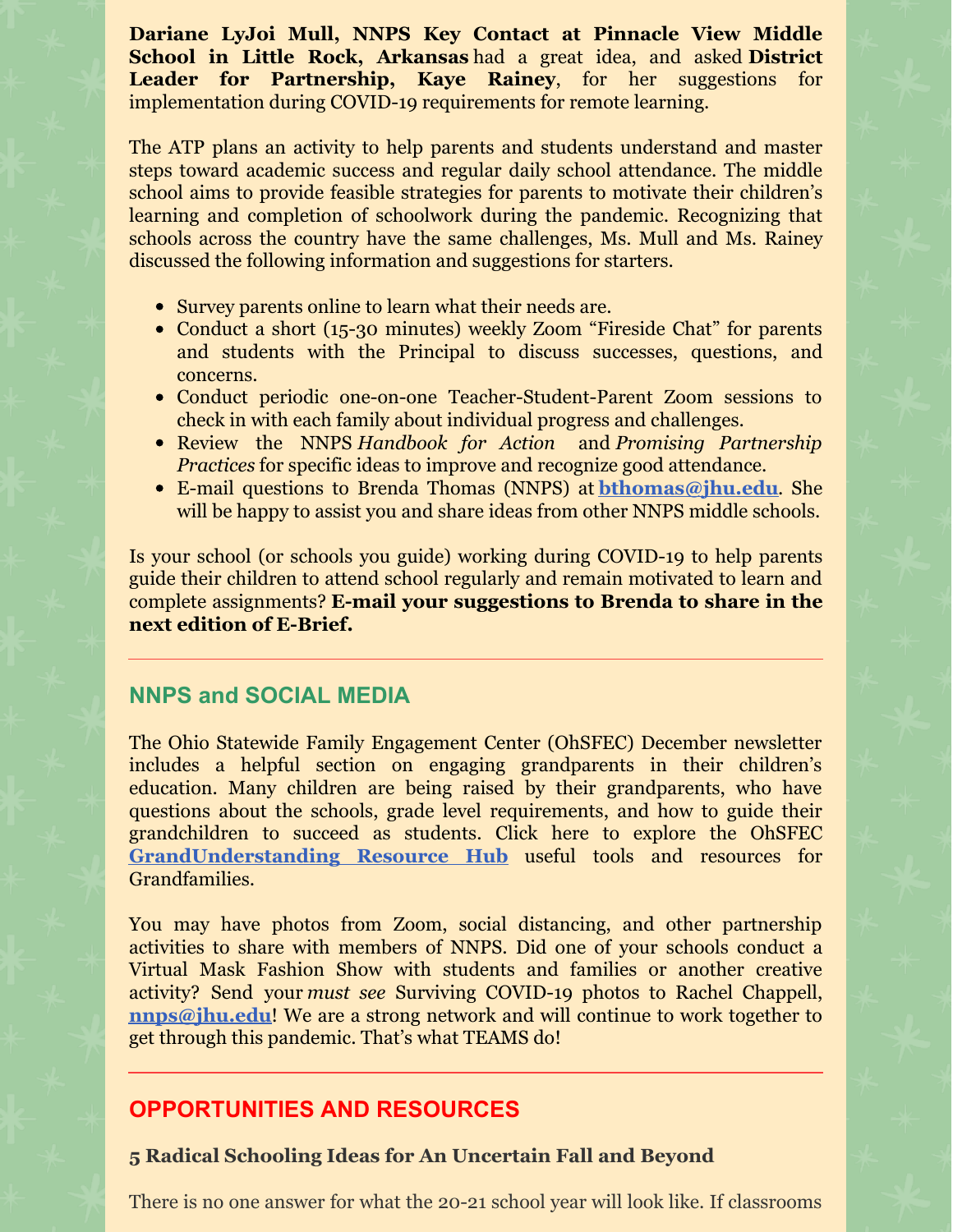are open for face-to-face learning, there will likely be some form of **social [distancing](https://www.npr.org/2020/04/24/842528906/what-it-might-look-like-to-safely-reopen-schools) and other hygiene measures** in place that challenge traditional teaching and learning. Future outbreaks will make for unpredictable waves of closures. Virtual learning will continue. See some strategies at: **5 Radical Schooling Ideas For An [Uncertain](https://www.npr.org/2020/06/17/878205853/5-radical-schooling-ideas-for-an-uncertain-fall-and-beyond) Fall And Beyond**

#### **Activities for kids during [COVID-19:](https://blog.chocchildrens.org/activity-ideas-for-kids-during-covid-19/) CHOC Children's Blog**

During the COVID-19 pandemic, children are spending more time at home than usual. CHOC (Children's Hospital of Orange County, linked to the University of California-Irvine), posted a podcast with many good ideas for parents and caregivers to keep all kids (including healthy children) occupied in activities that combine fun and learning. See Parenting TIPS (that NNPS members may share with families) at: **[Parenting](https://blog.chocchildrens.org/activity-ideas-for-kids-during-covid-19/) Tips**.

### **Thanks for Returning the 2020 UPDATE**

The 2020 NNPS UPDATE guides members to evaluate progress of their partnership programs and renew membership for the 20-21 school year. THANK YOU for taking time to assess your program's progress and for making plans to improve partnerships over this school year!

The work you do is so important that NNPS pays a matching fee for every site that renewed membership. Our research team will analyze the data and share Annual Reports later in the school year.

Remember, we are here to help you with your work. If your program renewed membership, you will continue to receive the monthly *E-Briefs*, on-going services, resources, and support through the 20-21 school year.

### **NNPS Members-Only Access Code**

The MEMBERS ONLY section of the NNPS website provides active members with special benefits. Use your **Members-Only Access Code**: **mem20NNPS** to explore many years' books of *Promising Partnership Practices* and all *18 NNPS Samplers* in the section Success Stories. **The code will change in January 2021** for members who sent in 2020 UPDATE and renewed membership for the 20-21 school year. Look for the new code next month. We will keep you posted in each E-Brief of the code to use.

### **DONATE TO NNPS**

Tis the season for giving! If you plan to make an end-of-year tax-deductible donation to non-profit organizations in 2020, please consider NNPS. Your donation supports NNPS's unique projects—books of *Promising Partnership Practices*, *Partnership Awards*, monthly *E-Briefs*, Annual Evaluations, and our excellent website. Here's how: Click the Donate link. Then, click on "OTHER" in the Johns Hopkins School of Education DESIGNATION box. **Specify: National Network of Partnership Schools.**